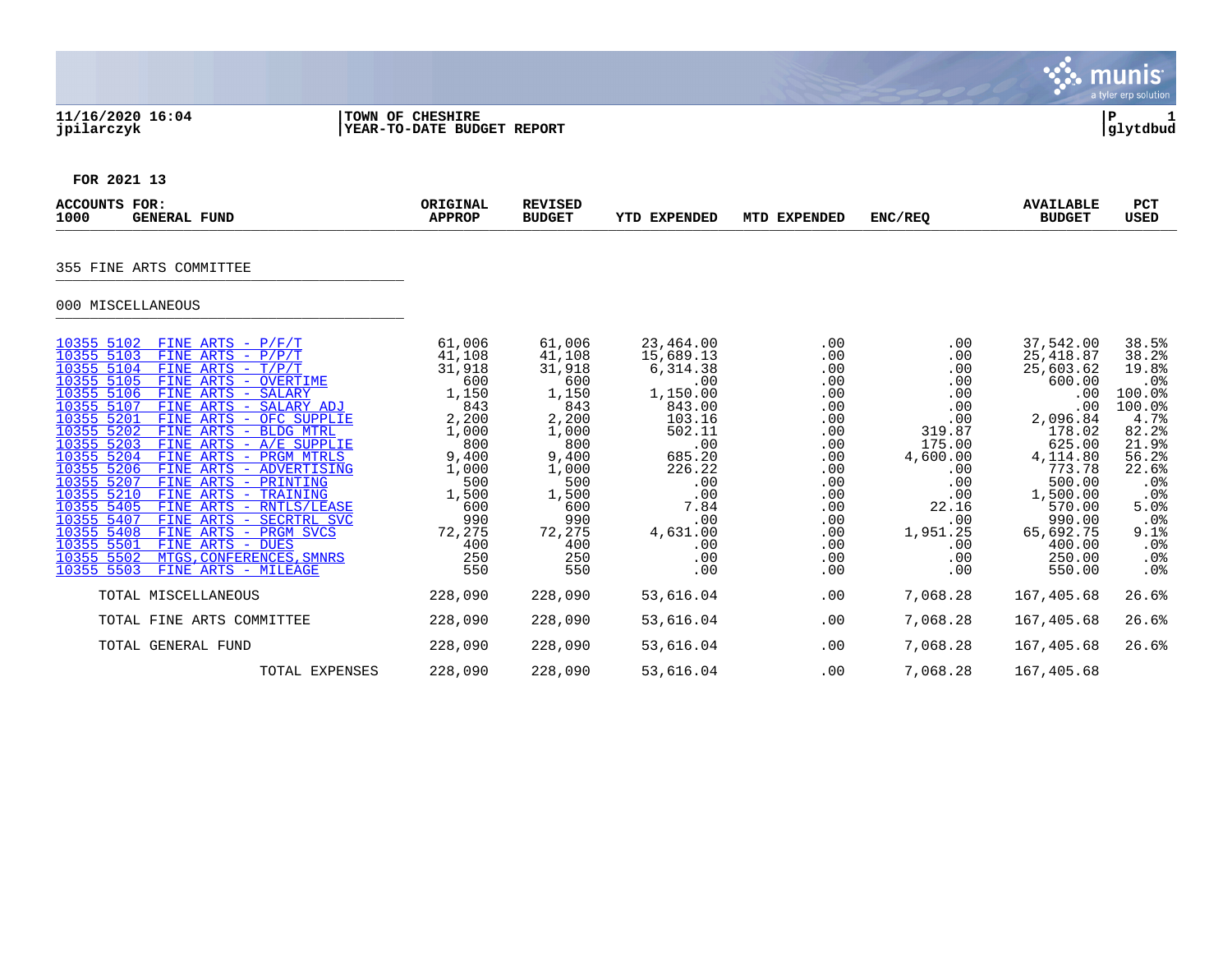|                                |                                                       | a tyler erp solution |
|--------------------------------|-------------------------------------------------------|----------------------|
| 11/16/2020 16:04<br>jpilarczyk | <b>TOWN OF CHESHIRE</b><br>YEAR-TO-DATE BUDGET REPORT | glytdbud             |

**FOR 2021 13**

|         |     |                                                          |            | USED                                                                             |
|---------|-----|----------------------------------------------------------|------------|----------------------------------------------------------------------------------|
| 228,090 | .00 | 7,068.28                                                 | 167,405.68 | 26.6%                                                                            |
|         |     | 53,616.04<br>.<br>- - -<br>$\sim$<br>2010/01/01 12:00:00 |            | ENC/REO<br><b>YTD EXPENDED</b><br>MTD EXPENDED<br><b>BUDGET</b><br><b>BUDGET</b> |

\*\* END OF REPORT - Generated by Joan Pilarczyk \*\*